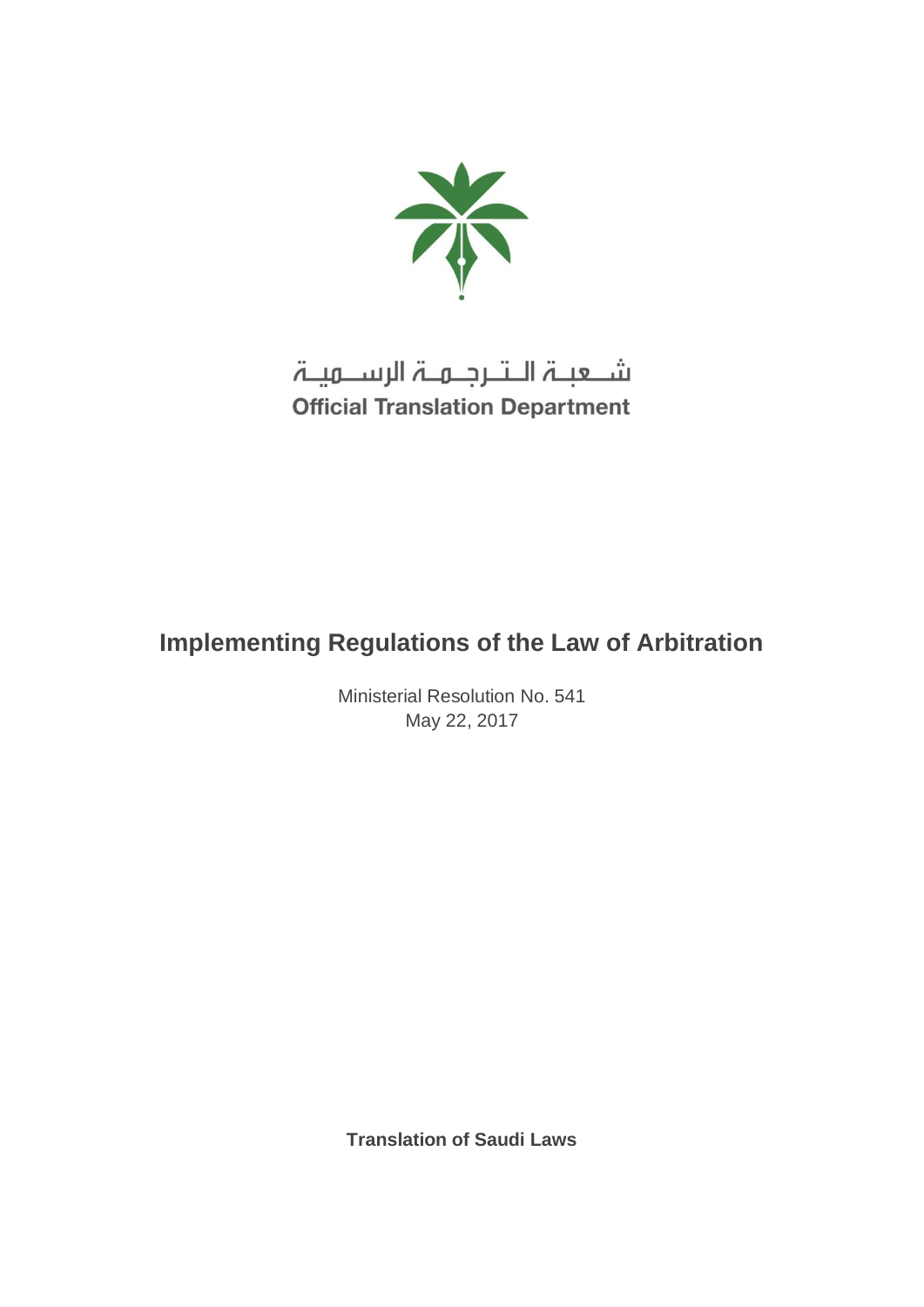

## **NOTE:**

The translation of Saudi laws takes the following into consideration:

- Words used in the singular form include the plural and vice versa.
- Words used in the masculine form include the feminine.
- Words used in the present tense include the present as well as the future.
- The word "person" or "persons" and their related pronouns (he, his, him, they, their, them) refer to a natural and legal person.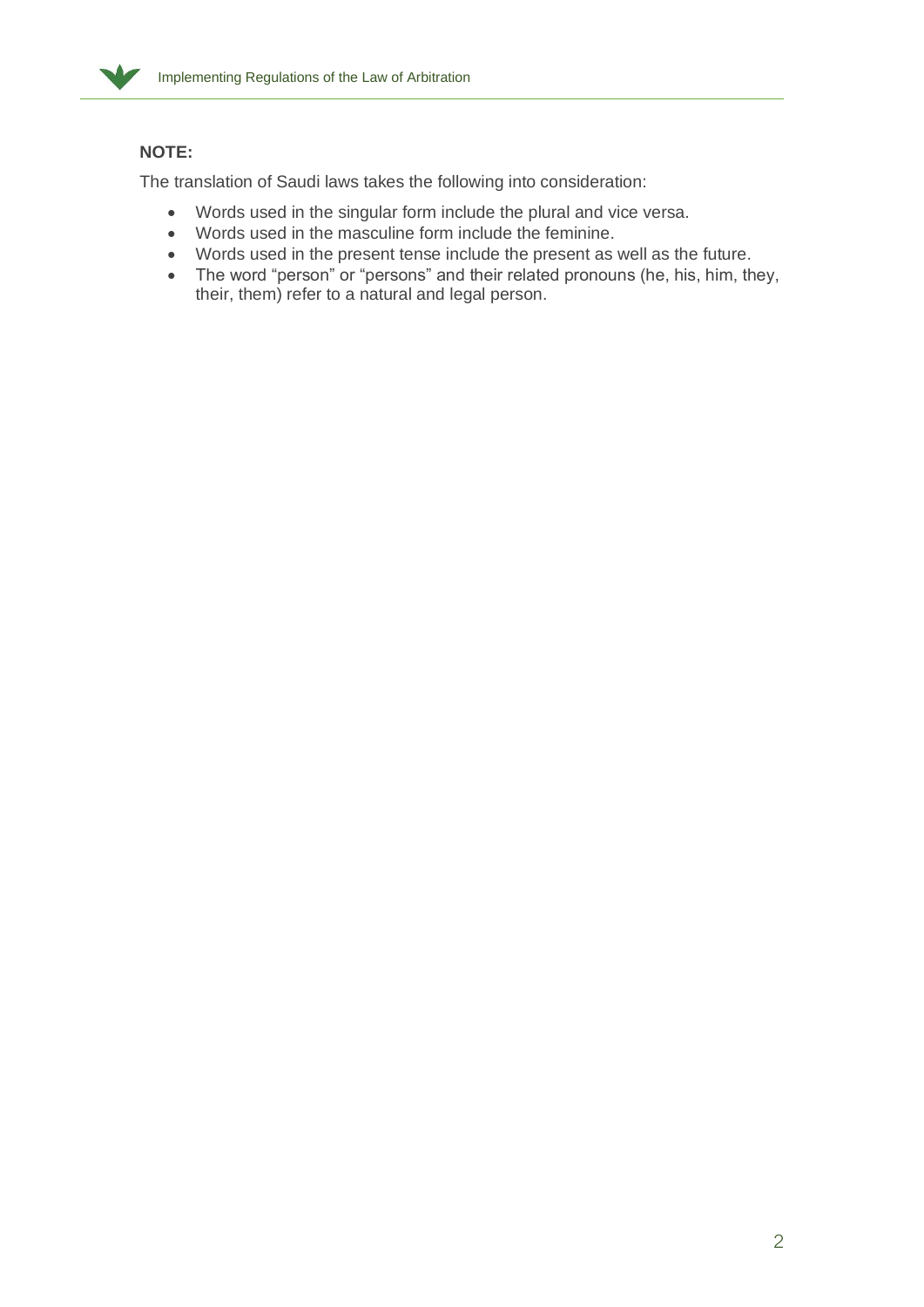

# **Implementing Regulations of the Law of Arbitration**

## **Article 1**

In these Regulations, the following terms and phrases shall have the meanings assigned thereto:

**Law**: Law of Arbitration

**Regulations:** Implementing Regulations of the Law

## **Article 2**

For the application of the Law and these Regulations, the competent court referred to in the Law and these Regulations shall mean the court of appeal having original jurisdiction over the dispute, except for the cases specified in Articles 9(1), 12, 40(3) of the Law.

## **Article 3**

- 1. Subject to notification-related provisions provided for in the Law, electronic means may be used for serving notifications.
- 2. Absent a specific provision, the periods stipulated in the Law and these Regulations shall come into effect on the day following the notification date, unless the parties to arbitration agree otherwise. If the last day coincides with an official holiday in the domicile of the notified person, the period shall be extended to the first business day thereafter; otherwise, said holiday shall be included in the period.

## **Article 4**

The party requesting the competent court to appoint an arbitrator shall include in the request a copy of the arbitration application and a copy of the arbitration agreement.

## **Article 5**

- 1. An arbitrator may, upon a request for his disqualification, recuse himself from hearing a dispute without providing justification; such action shall not be deemed an admission by the arbitrator of the validity of the grounds upon which the party seeking disqualification based his request.
- 2. A request for the disqualification of an arbitrator shall not be accepted after the closing of arguments.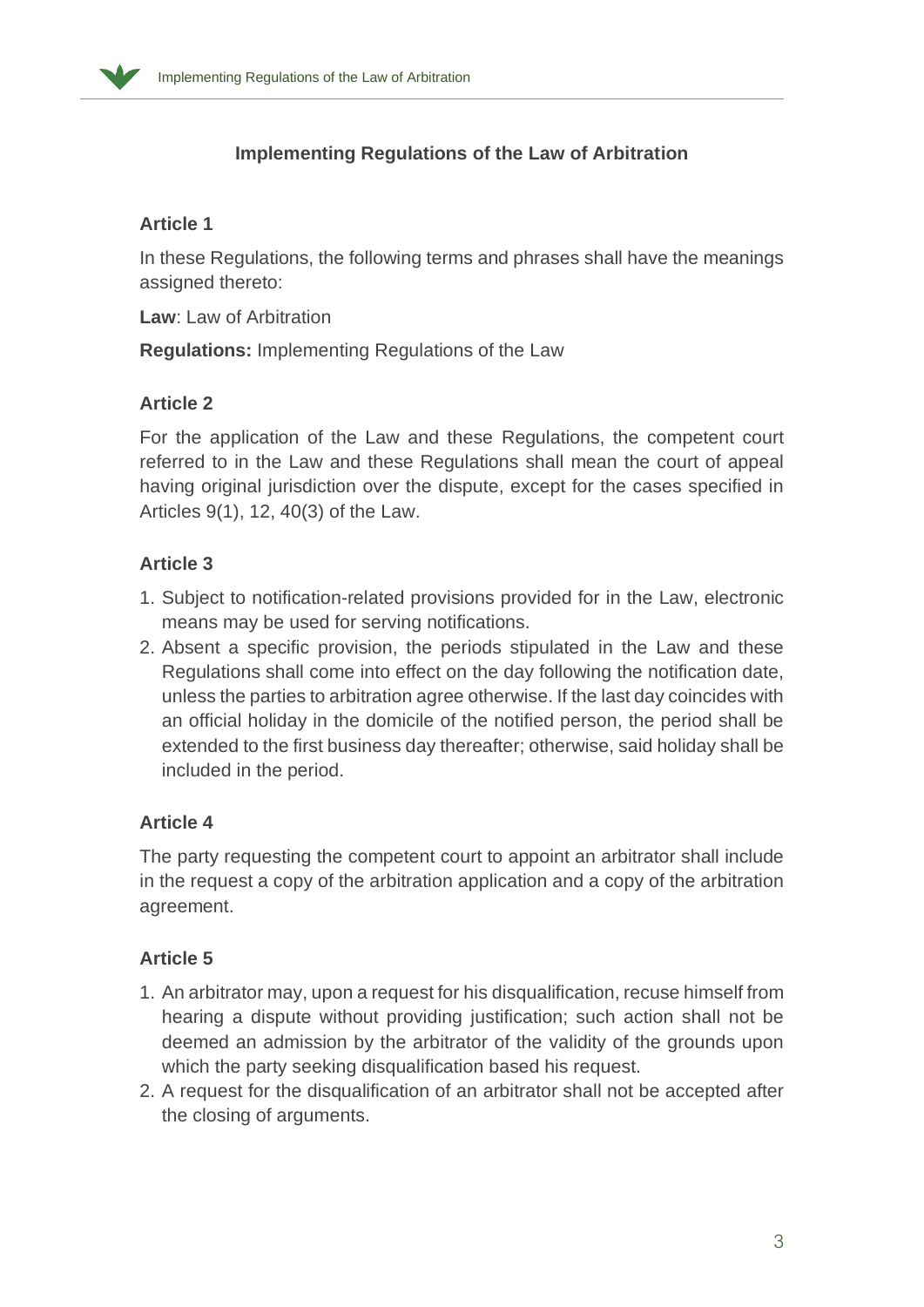

## **Article 6**

If an arbitrator's mandate expires in the cases specified in Article 19 of the Law, except where such mandate expires due to his disqualification, the arbitration proceedings shall be stayed until a replacement is appointed in accordance with the Law.

## **Article 7**

- 1. A copy of the contract concluded with an arbitrator shall, as applicable, be deposited with the Saudi Arbitration Center or with any other arbitration center, tribunal, or organization.
- 2. The court may, upon determining an arbitrator's fee, request a copy of the contract concluded with said arbitrator, if any.

## **Article 8**

If the parties to arbitration fail to agree on its arbitration proceedings, the arbitration tribunal shall determine the proceedings it deems suitable in accordance with the provisions of Article 25(2) of the Law and shall notify the parties thereof at least 10 days prior to their implementation.

#### **Article 9**

- 1. The party requesting arbitration shall include the following information in the arbitration application referred to in Article 26 of the Law:
	- a) his name, occupation, nationality, domicile, address, and contact information, as well as the name and occupation of his representative, if any;
	- b) the name of the other party to the arbitration;
	- c) a brief statement of the contractual relationship, the arbitration agreement, the subject and facts of the dispute, and the circumstances giving rise to the arbitration application;
	- d) a brief account of the demands of the party requesting arbitration; and
	- e) a proposal for the appointment of an arbitrator if no arbitrators are named and if a single arbitrator is required, or include the name of the arbitrator he selected if the tribunal is composed of three arbitrators or more.
- 2. Any dispute regarding the adequacy of the information included in the arbitration application shall not preclude the formation of the arbitration tribunal; such dispute shall be resolved by the tribunal.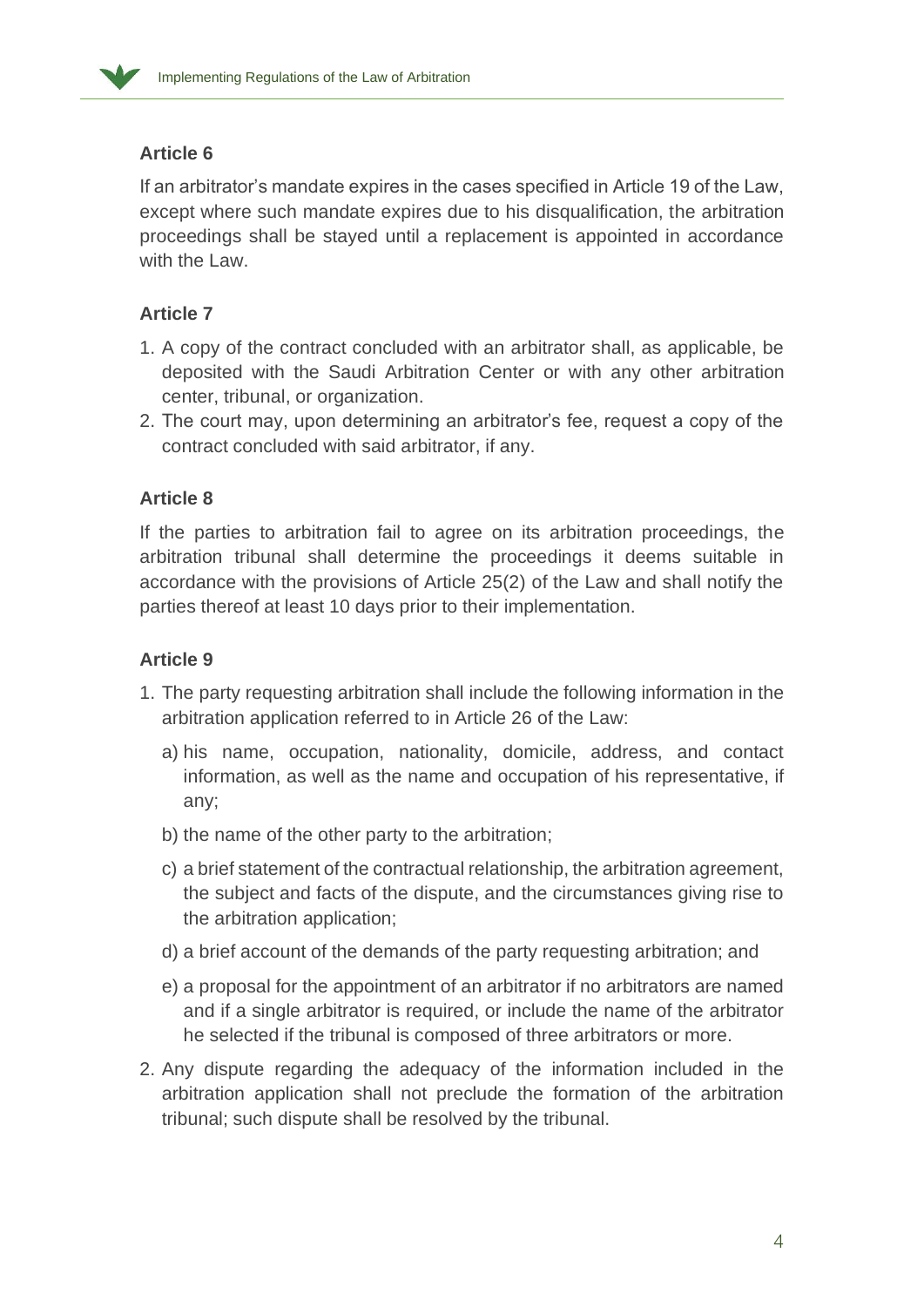

## **Article 10**

If the arbitration tribunal is composed of a single arbitrator and the parties to arbitration fail to agree on his appointment, the competent court shall, pursuant to a petition filed by the party seeking to expedite the arbitration, appoint such arbitrator within 15 days from the date the petition is filed.

# **Article 11**

In case of multiple parties to arbitration, the proceedings shall commence on the day on which the last party receives the arbitration application.

# **Article 12**

- 1. In the expert appointment decision, the arbitration tribunal shall specify the expert's duties and the urgent actions he is authorized to take; the report submission deadline; his fees; and, if applicable, the amount of the advance payment for his expenses, the party assigned to make such payment, and the payment deadline.
- 2. If the party assigned to make the advance payment fails to do so and the other party does not make such payment, the expert shall not be obligated to carry out his duties, and the arbitration tribunal may continue the proceedings. The party assigned to make the advance payment may not invoke the expert appointment decision if the arbitration tribunal finds his failure to pay the prescribed amount unjustifiable.
- 3. The arbitration tribunal may replace the expert or take any action it deems fit if the expert unjustifiably fails to meet the report submission deadline.

# **Article 13**

The arbitration tribunal may accept the intervention or the joinder of a third party, upon the approval of the parties to arbitration and the party to be joined.

# **Article 14**

- 1. The chairman of the arbitration tribunal shall pronounce the award after the closing of arguments.
- 2. The arbitration tribunal may, pursuant to a decision of which the parties to arbitration shall be notified, reopen arguments after the closing of arguments and prior to the pronouncement of the award.

## **Article 15**

The decision by the arbitration tribunal to terminate the arbitration proceedings shall not render the arbitration agreement invalid, unless the parties agree